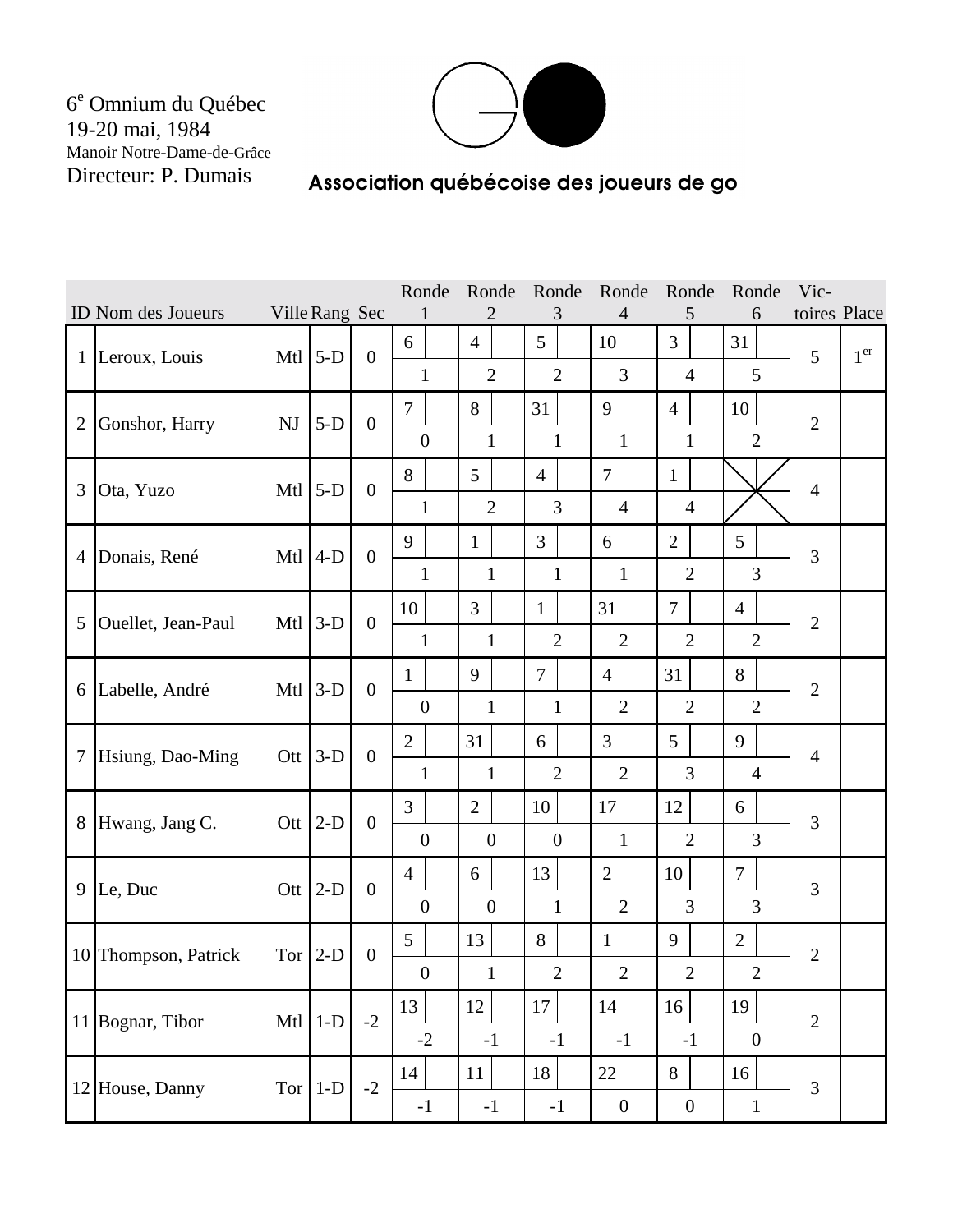|    |                        |     |                |      | Ronde | Ronde | Ronde            | Ronde            | Ronde          | Ronde            | Vic-           |                 |
|----|------------------------|-----|----------------|------|-------|-------|------------------|------------------|----------------|------------------|----------------|-----------------|
|    | ID Nom des Joueurs     |     | Ville Rang Sec |      |       | 2     | 3                | 4                | 5              | 6                | toires Place   |                 |
|    | $13$ Fox, Thomas       | Mtl | $1-D$          | $-2$ | 11    | 10    | 9                | 18               | 14             | 17               | 3              | 1 <sup>er</sup> |
|    |                        |     |                |      | $-1$  | $-1$  | $-1$             | $\boldsymbol{0}$ | $\mathbf{1}$   | $\mathbf{1}$     |                |                 |
|    |                        |     | $1-D$          |      | 12    | 17    | 21               | 11               | 13             | 18               | 3              |                 |
|    | 14 Labelle, Denis      | Mtl |                | $-2$ | $-2$  | $-2$  | $-1$             | $\boldsymbol{0}$ | $\overline{0}$ | 1                |                |                 |
|    | 15 Chang, P. C.        | Ott | $1-K$          | $-3$ | 17    | 18    | 23               | 21               | 22             | 20               | 3              |                 |
|    |                        |     |                |      | $-3$  | $-3$  | $-2$             | $-1$             | $-1$           | $\overline{0}$   |                |                 |
|    |                        |     | $1-K$          | $-3$ | 18    | 21    | 20               | 19               | 11             | 12               | 3              |                 |
|    | 16 Kralka, Willie      | Mtl |                |      | $-3$  | $-3$  | $-2$             | $-1$             | $\overline{0}$ | $\overline{0}$   |                |                 |
|    |                        |     |                |      | 15    | 14    | 11               | 8                | 18             | 13               | 5              | 1 <sup>er</sup> |
|    | 17 Williams, Stan      | Tor | $2-K$          | $-3$ | $-2$  | $-1$  | $\boldsymbol{0}$ | $\boldsymbol{0}$ | $\mathbf{1}$   | $\overline{2}$   |                |                 |
|    |                        |     |                | $-3$ | 16    | 15    | 12               | 13               | 17             | 14               | 3              |                 |
|    | 18 Reiher, Jean-Luc    | Mtl | $2-K$          |      | $-2$  | $-1$  | $\overline{0}$   | $\mathbf{0}$     | $\overline{0}$ | $\boldsymbol{0}$ |                |                 |
|    |                        |     |                | $-4$ | 22    | 32    | 26               | 16               | 23             | 11               | 3              |                 |
| 19 | Sanders, Jimmy         | Ott | $4-K$          |      | $-4$  | $-3$  | $-2$             | $-2$             | $-1$           | $-1$             |                |                 |
|    |                        |     | $4-K$          | $-4$ | 23    | 22    | 16               | 26               | 32             | 15               | 3              |                 |
|    | 20 Combey, Xavier      | Ott |                |      | $-3$  | $-3$  | $-3$             | $-2$             | $-1$           | $-1$             |                |                 |
|    | 21 Paquin, Serge       |     | $4-K$          | $-4$ | 24    | 16    | 14               | 15               | 33             | 28               | 3              |                 |
|    |                        | Mtl |                |      | $-3$  | $-2$  | $-2$             | $-2$             | $-2$           | $-1$             |                |                 |
|    | $22$ Lees, Jim         | Mtl | $4-K$          | $-4$ | 19    | 20    | 24               | 12               | 15             | 33               | $\overline{4}$ | 1 <sup>er</sup> |
|    |                        |     |                |      | $-3$  | $-2$  | $-1$             | $-1$             | $\mathbf{0}$   | $\boldsymbol{0}$ |                |                 |
|    | 23 Sutherland, Ken     |     | Tor $5-K$      | $-4$ | 20    | 25    | 15               | 30               | 19             | 29               | 3              |                 |
|    |                        |     |                |      | $-4$  | $-3$  | $-3$             | $-2$             | $-2$           | $-1$             |                |                 |
|    |                        |     |                | $-4$ | 21    | 27    | 22               | 32               | <b>BYE</b>     | 30               | 3              |                 |
|    | 24 Campbell, Ian       |     | Ott $5-K$      |      | $-4$  | $-3$  | $-3$             | $-3$             | $-2$           | $-1$             |                |                 |
|    |                        |     |                |      | 28    | 23    | 27               | 33               | 26             | <b>BYE</b>       |                |                 |
|    | 25 Mays, Steven        | Mtl | $7-K$          | $-5$ | $-4$  | $-4$  | $-3$             | $-3$             | $-3$           | $-2$             | 3              |                 |
|    |                        |     |                |      |       |       |                  |                  |                |                  |                |                 |
|    | 26 McKinnell, Alistair |     | Ott $8-K$      | $-5$ | 29    | 33    | 19               | 20               | 25             | 27               | $\overline{4}$ | 1 <sup>er</sup> |
|    |                        |     |                |      | $-4$  | $-3$  | $-3$             | $-3$             | $-2$           | $-1$             |                |                 |
|    | 27 Lecours, Marc       |     | Ott $9-K$      | $-5$ | 30    | 24    | 25               | 29               | 28             | 26               | 3              |                 |
|    |                        |     |                |      | $-4$  | $-4$  | $-4$             | $-3$             | $-2$           | $-2$             |                |                 |